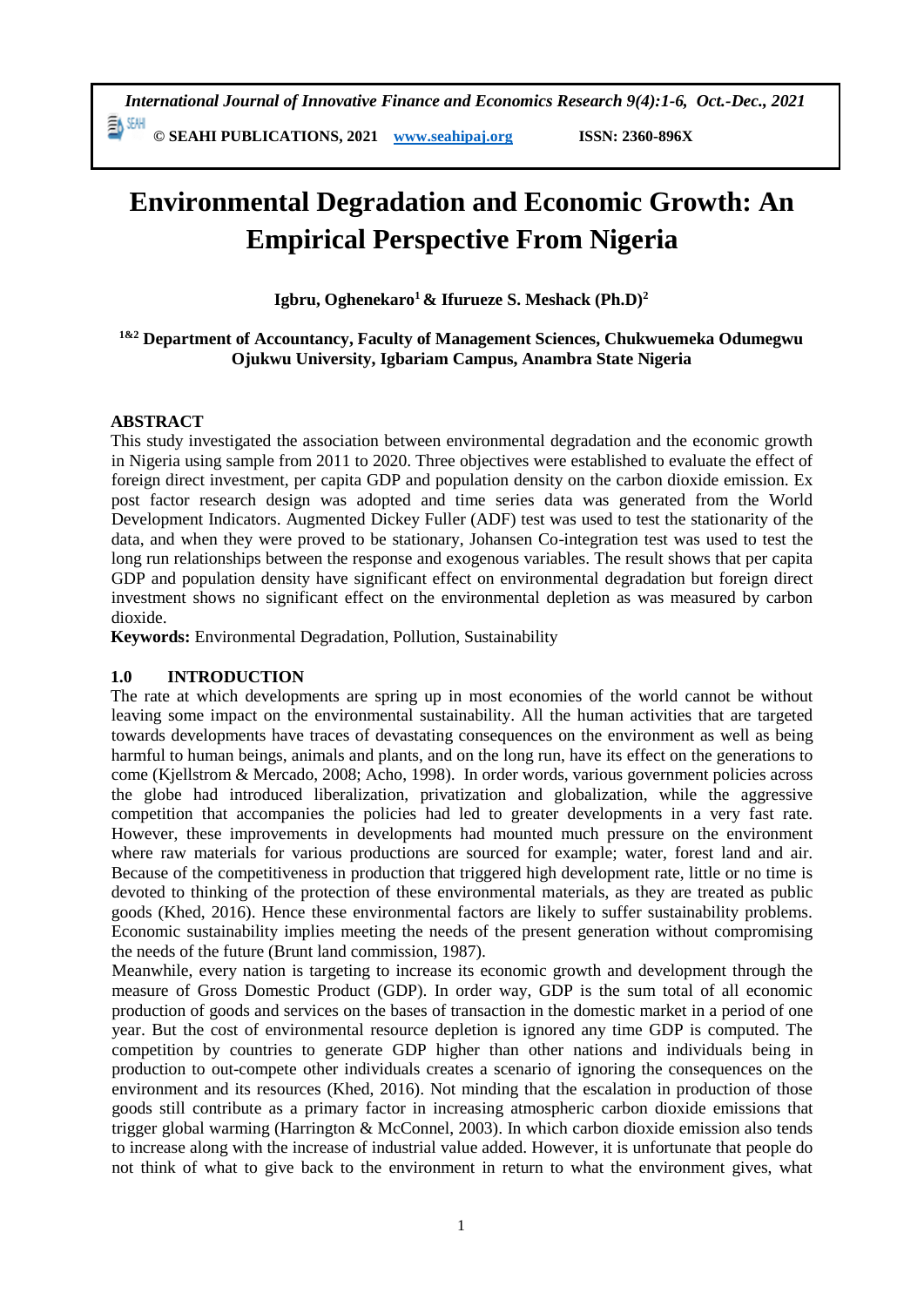becomes the installed capacity of the environmental resources, and what becomes of the future if the depletion, degradation of environmental resources leads to exhaustion of such resources, and if this becomes the case, can production and economic growth be continued sustainably. Accordingly, the growth should be limited anyway, but sustainable growth can be achieved by using attainable economic scale of the limited resources.

Pertinently, the trend in environmental degradation acceleration over the centuries has shown its components as green house emissions, loss of biodiversity and deforestation. Moreover, Nick and Richard (1999) reported that these environmental destructions have been increased by economic activities, in which Foreign Direct Investment (FDI) is a great influencing factor; hence it becomes imperative to understand the private investment impact on environmental resources, in order to identify and respond appropriately. To buttress its significance, any world economy must be supported by substantial foreign direct investment and robust capita market.

Prior studies had revealed the relationships between environmental degradation and economic growth as such, Hung and Shaw (2006) provide that simultaneity relationship exists between economic development and environmental quality. Stem (2004) found that through Environmental Kuznets Curve (EKC), environmental degradation and pollution would increase in the early stage of economic activities, but economic growth will tend to lead to improvement in environmental resources at some later period. And on Kuznets hypothesis through Environmental Kuznets Curve (EKC), they found that GDP per capita would affect environmental degradation. Be that as it may, environmental quality could impact positively on GDP per capita. Based on this, this present study intends to investigate the effect of environmental degradation on the economic growth of Nigeria. Where the specific objects include examining the effect of;

- 1. Foreign direct investment on Nigeria economic growth;
- 2. Per capita income on economic growth in Nigeria, and
- 3. Population density on economic growth in Nigeria.

The study however establishes the following hypotheses in line with the objectives;

**Ho1**- Foreign direct investments have no significant effect on economic growth in Nigeria.

**Ho2**- Per capita income does not have any significant effect on the economic growth in Nigeria.

**Ho3-**Population density does not have significant effect on economic growth in Nigeria.

The study result will be beneficial to the government as it will be a guide for establishment and moderation of environmental policies. And the industry as well as individuals will see their productive depletive impact on the environment and think of ways to make the resources sustainable, also think of how to give back to the environment. The study is structured in a way that section two reviewed related literature on the title, following is the methodology, section four discusses data analysis and interpretation, while the last section contains the conclusion.

### **2.0 REVIEW OF RELATED LITERATURE**

### **Theoretical Framework**

The Environmental Kuznets Curve (EKC) hypothesis that was propounded by Nobel laureate Simon Kuznets in 1955, where he gave a famous hypothesis an inverse 'U' shaped income- inequality relationship named as Kuznets Curve. The hypothesis proposes that as production and income grows, so does pollution increases but would decline later on the ground that growth continues to increase for a longer period. The reality of this statement represents a powerful and attractive policy message, suggesting that the pursuit of economic growth and cleaner environment can be attained simultaneously in the same time frame. That is, growth will eventually lead to greening over time after establishing a reasonable turning point- the income level beyond which growth causes pollution to decline (Deacon and Norman 2004). Akbostanci, Turut-Asik and Tunc (2009) describes "Environmental Kuznets Curve as an inverted U-shaped relationship between environmental degradation and income, is a hypothesized relationship between various indicators of environmental degradation and income per capita". The early stages of economic growth usually witness pollution increases but as income exceeds a certain threshold which varies for different indicators, the trend reverses; so that at high income levels, economic growth leads to environmental improvement (Stern, 2004; Azomahou & Van Phu, 2006; Yi et al., 2008; Panayotou, 2000). (from: Alege & Ogundipe, 2013).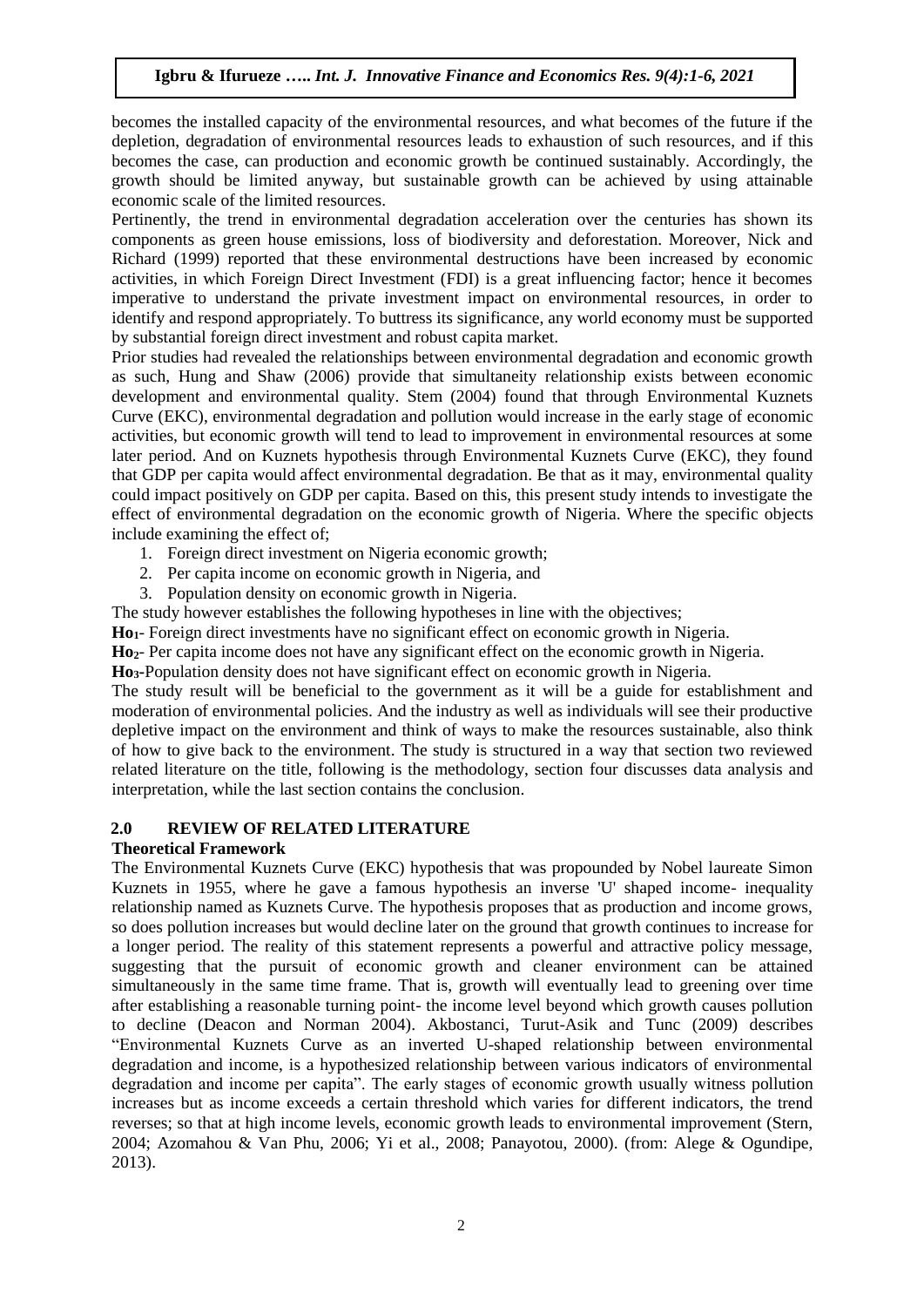

Environmental Kuznets Curve (EKC)

# **Empirical Review**

Ominyi and Abu (2017) rejected the concept of Environmental Kuznets Curve (EKC) s it shows that the environment improves at low income levels while it gets worse at high income levels. This result emanated at the investigation of sustainable economic development and environmental degradation using Nigeria economy from 1986 to 2015 fiscal years and by applying Vector Autoregression (VAR) technique.

Omotor (2016) set to determine the relationship that existed between economic progress and emissions, through the hypothesis of Environmental Kuznets Curve (EKC). The study found out that there is an existence of Environmental Kuznets Curve (EKC) between Carbon Dioxide ( $Co<sub>2</sub>$ ) and Sulfur Dioxide  $(So_2)$  after applying ordinary least square  $(OLS)$  panel data regression analysis.

Similar study by Ogboru and Angu (2015) examined the association between environmental degradation and economic growth using a theoretical perspective. Their result shows that many cases of illness such as tuberculosis, cancer, viral infections are consequences of polluted environment.

Fidel (2015) x-rayed the environmental quality and economic development in low income countries by employing the Environmental Quality Trajectory (EQT) model. He got a result that provides a support to the Ruttan-Kuznets proposition about the relationship between income and environmental quality.

Another study by Karsalari (2014) investigated the association among economic progress, international trade and environmental quality that span from 1970 to 2011. The study applied ordinary least square (OLS) panel regression analysis and found that Carbon Dioxide emission has long term effect on the per capita income and international trade.

Allege and Ogundipe (2013) further took up environmental quality and economic growth to assess the relationship between the two variables. The study covered 1970 to 2011 fiscal years while fractional cointegration technique was used. The findings indicate that environmental degradations are increased by weak institutions and unrestricted trade openness.

The study by Awan (2013) found that developed and developing nations all responsible and instrumental to environmental hazards. This finding was made on the examination of the effect of environmental degradation on economic development.

More results disclosed that slight improvement in economic growth was triggered by some trend of environmental degradation. This finding was reported by Adeleye (2012) when he investigated the effect of economic growth on the environmental quality taking sample from 1998 to 2013 fiscal years. The data was analysed using panel least square regression analysis.

Drabo (2011) investigated of the relationship amongst health, environmental quality and economic growth applying the Environmental Kuznets Curve (EKC) hypothesis and found that environmental degradation has negative relationship with economic growth.

Omojolabi (2010) earlier investigated the effect of environmental quality on economic growth in West African countries which spanned from 1970 to 2006 fiscal years. He employed the use of panel data regression analysis, and the pooled least squares result proved that there is existence of the Environmental Kuznets Curve (EKC), though the Fixed Effect (FE) result was at variance with the Environmental Kuznets Curve (EKC) in West African states.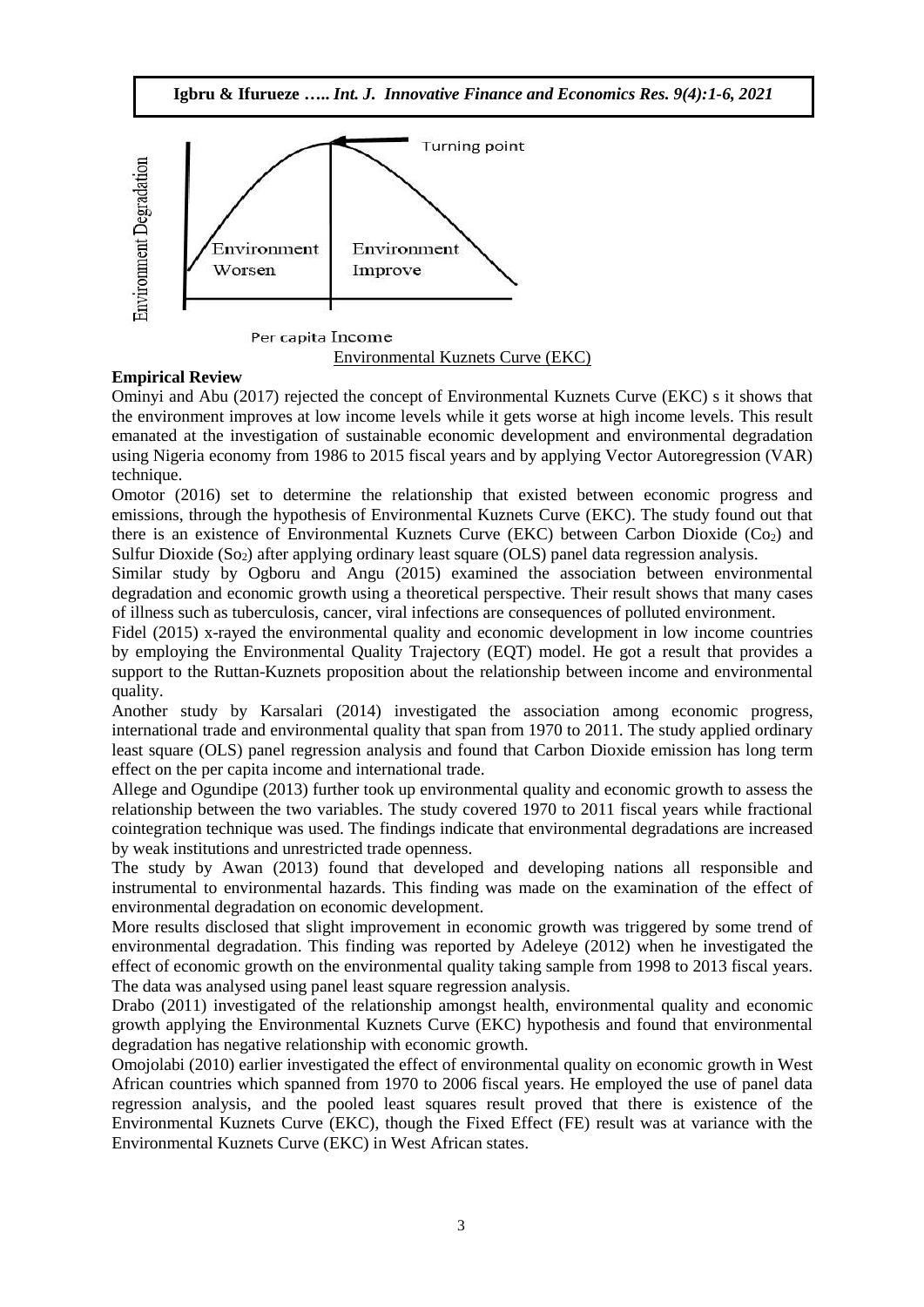# **3.0 METHODOLOGY**

The study adopted *ex-post facto* research design which allowed it to collect time series data without any intention to manipulate them. The data were got from World Development Indicators for the period 2011 to 2020.

The model is:

 $CO<sub>2</sub> = f (Y, Y<sup>2</sup>, FDI, PD)$  where, Y is per capita GDP, FDI is foreign direct investment, PD is population density

The econometric model is:

 $\log CO_{2t} = \alpha_0 + \alpha_1 \log GDP_t + \alpha_2 (\log GDP_t)^2 + \alpha_3 \log FDI_t + \alpha_4 \log PD_t + e_t$ 

where,  $CO_{2t}$  is Carbon dioxide in year t;  $Y_t$  is Gross Domestic Product per capita in year t; FDI<sub>t</sub> is foreign direct investment in year t and  $PD<sub>t</sub>$  is population density in year t.

We included GDP per caoita income in this study because it was included in the works of Oriavwote and oyovwi (2019); and khed (2016).

In this equation, whenever the coefficient of the logY is positive and that of Y2 is negative; it indicates the existence of the EKC hypothesis. The analysis starts by testing the stationarity of the available data using conventional time series unit root test by using Augmented Dickey Fuller (ADF) test. Then, co-integration test will be used once the stationarity of all data is detected. The Johansen co-integration test has been used in order to see if there exists a long run relationship between the variables.

## **4.0 Data interpretation**

The result of the ADF unit root test is shown in the table below:

**Table1:** Summary of ADF Unit root test

| Variables        | Level data | First difference | Order of integration |  |
|------------------|------------|------------------|----------------------|--|
| <b>GDP</b>       | $-3.81$    | $-6.24$          | I(0)                 |  |
| GDP <sup>2</sup> | $-4.42$    | $-1.91$          | I(0)                 |  |
| <b>FDI</b>       | $-2.02$    | $-6.48$          | I(1)                 |  |
| PD               | $-1.02$    | $-4.11$          | I(1)                 |  |
| <b>CE</b>        | $-1.21$    | $-4.34$          | I(1)                 |  |
|                  |            |                  |                      |  |

NB: 1% critical value is -3.86

The result indicates that per capita income and the square of per capita income were stationary at the level but the other variables were not stationary and became stationary only after the first difference was taken for ADF Unit root test. These result confirmed that the model meet the requirement to proceed with panel Co-integration test. Once all series are confirmed to be categorizing as stationary, the Johansen Co-integration test is used to test whether the dependent variable and all the independent variables in all the equations exhibit fundamental long-run relationship among each other.

The result of the Johansen co-integration test is shown below:

# **Table of Long-run Elasticity**

| <b>VARIABLES</b>        | <b>INDICES</b> |
|-------------------------|----------------|
| Constant                | $-1.06***$     |
| <b>GDP</b>              | $-0.77**$      |
| GDP <sup>2</sup>        | $1.65***$      |
| <b>FDI</b>              | 1.32           |
| <b>PD</b>               | $1.63***$      |
| Adjusted $\mathbb{R}^2$ | 0.78           |
| F-Value                 | 84.95          |
| <b>DW Statistic</b>     | 1.62           |

Note: \*\*\* and \*\* denote significant at the 1%, and 5% significance levels, respectively.

From the adjusted  $\mathbb{R}^2$ , F-statistic and Durbin-Watson statistic test, the result presents that the model shows goodness of fit, that model is valid and that there is no auto correlation respectively.

And most of the coefficients show expected signs and high significance values. As for the pollutant CO<sup>2</sup> the anticipated Environmental Kuznets Curve (EKC) is not found to exist. The coefficient of logGDP is -0.77 and logGDP<sup>2</sup> is 1.65. This fallows 'U' shape instated of inverted 'U' shape curve for our sample. The result shows that increase in economic growth will lead to decreases in Carbon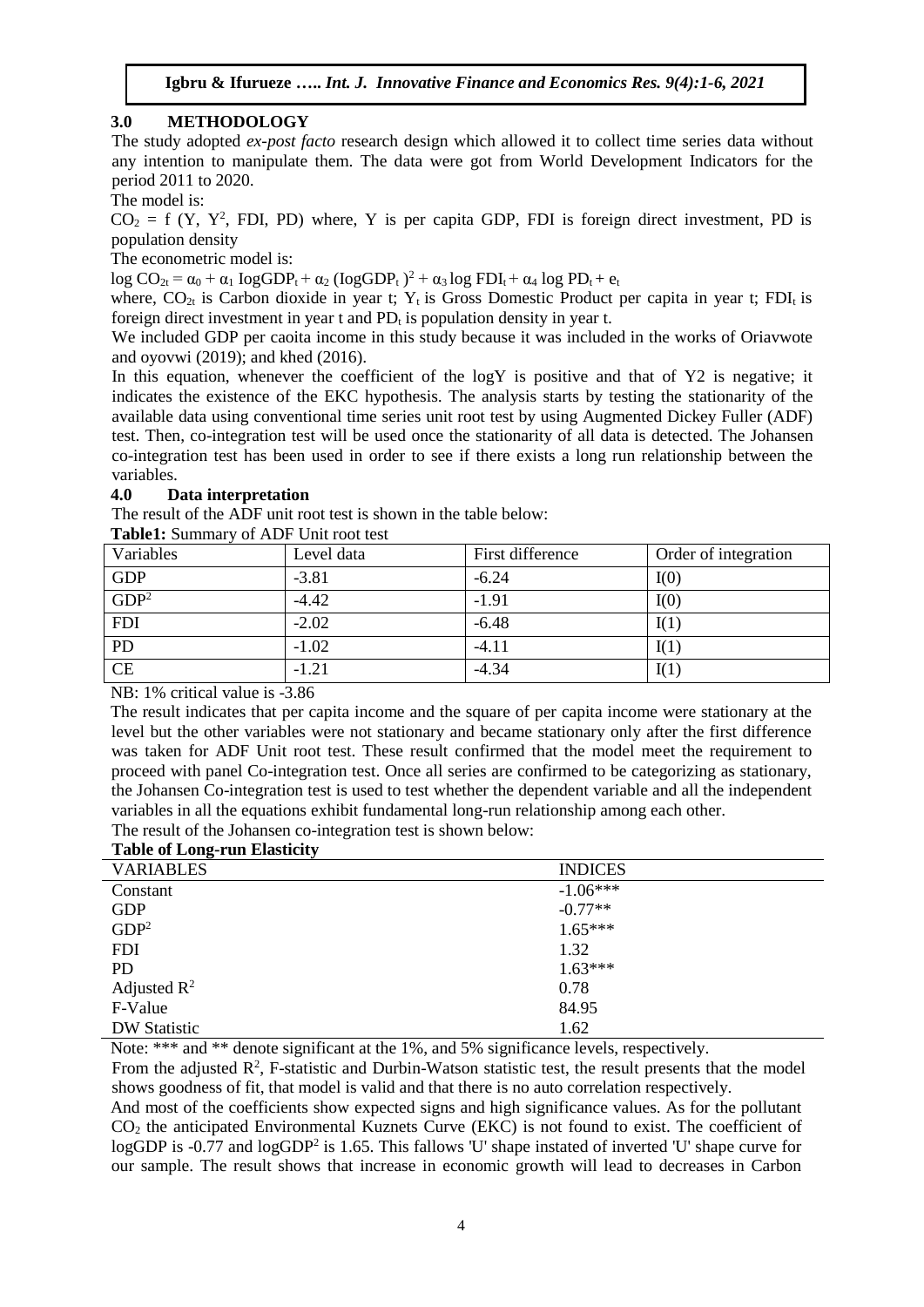Dioxide. Nigeria experienced a slight economic growth in years under review, and that growth can lead to improvement in living conditions of Nigerians if it can be handled without excessive adverse effect on environmental quality. Persistent growth in raw material consumption and resource usage will lead to serious long term harm to the environment. The growth came with cost to the environment. The deterioration of environment begins to have direct impact on the quality of human life, or even a threat to the survival of mankind. Therefore, environmental regulation needs to be stringent and strengthened in order to have the harmonized development.

The coefficient of FDI on pollution is positive. This shows that the more Foreign Direct investment (FDI) the society has the higher pollution. The coefficient of regression of 1.32 shows that the increase in FDI will increase Carbon Dioxide emission. And the probability value shows that FDI is not significant at determine the volume of  $CO<sub>2</sub>$ . The message that this result transmits is that increase in economic activities of individuals and corporate bodies that promote FDI will trigger that off rise in pollution though it is not a determinant factor for the emission.

The empirical result also shows that Population Density is significant determinant of the Carbon Dioxide emission. Likewise, a 1% increase in Population Density will lead to a rise in  $CO<sub>2</sub>$  by 1.63% if other variables are held constant. The result of the study shows that sustained growth in Population Density is a major cause of environmental degradation in Nigeria. The assertion holds because human activities have contributed to the release of pollutants into the atmosphere which are a threat to health and the natural ecosystem, and also add to the greenhouse effect (Kennedy, 1999). We should have perfect the Population growth policy and environmental protection laws.

#### **5.0 CONCLUSION**

The study sought for to establish the relationship that exists between environmental degradation and economic growth in Nigeria to bridge the gap in knowledge within emerging market in Africa especially Nigeria where dearth of research on the subject matter lies. Data were sampled for ten years spanning from 2011 to 2020whic was sorted out from World Development Indicators. Such proxies as per capita GDP. Population Density and Foreign Direct Investment were used for economic growth while Carbon Dioxide emission was a measure for environmental degradation. Time series data collected was tested with Augmented Dickey Fuller for the stationarity of the data, while Co-integration test was applied to ascertain the long term relationships amongst the variables. The result concludes that policy formulation should follow consumption of natural or environmental resources so as to have reservation for the need of the same environmental resources for the future.

#### **REFERENCES**

- Acho, C. (1998). Human interface and environmental instability: Addressing the environmental consequences of rapid urban growth in Bamenda Cameroun environment and urbanization. *Environment and Urbanization, 10*(2); 161 – 174.
- Adeleye, A. (2017). Examining the impact of economic growth on environmental quality. *A Master's Thesis Submitted to Oulu Business School, University of Oulu.*
- Akbostanci, E., Turut-Asik, S., & Ipek-Tune, G. (2009). The relationship between income and environment in Turkey: Is there an Environmental Kuznet Curve? *Energy Policy, 37*(3); 861- 867.
- Alege, P. O., & Ogundipe, A. A. (2013). Environmental quality and economic growth in Nigeria: A fractional cointegration analysis. *International Development and Sustainability,* 2(2); 1-5.
- Awan, A. G. (2013). Relationship between environment and sustainable economic development: A theoretical approach to environmental problems.
- Drabo, A. (2011). Interrelationship between health, environmental quality and economic activity: What consequence for economic convergence. *HAL CERD Letudeset Documents, E 05 Archives-Ouvertes:* 1-2
- Fidel, E. H. (2015). The effect of environmental quality on development in Low-income countries: Application of an Environmental Quality Trajectory (EQT) with cross country data". *Journal of Sustainable Development,* 34(2); 1-3.
- Harrington, W., & McConnel, V. (2003*). RFF Report-Motor Vehicles and The Environment*. Washington DC: Resource for the Future.